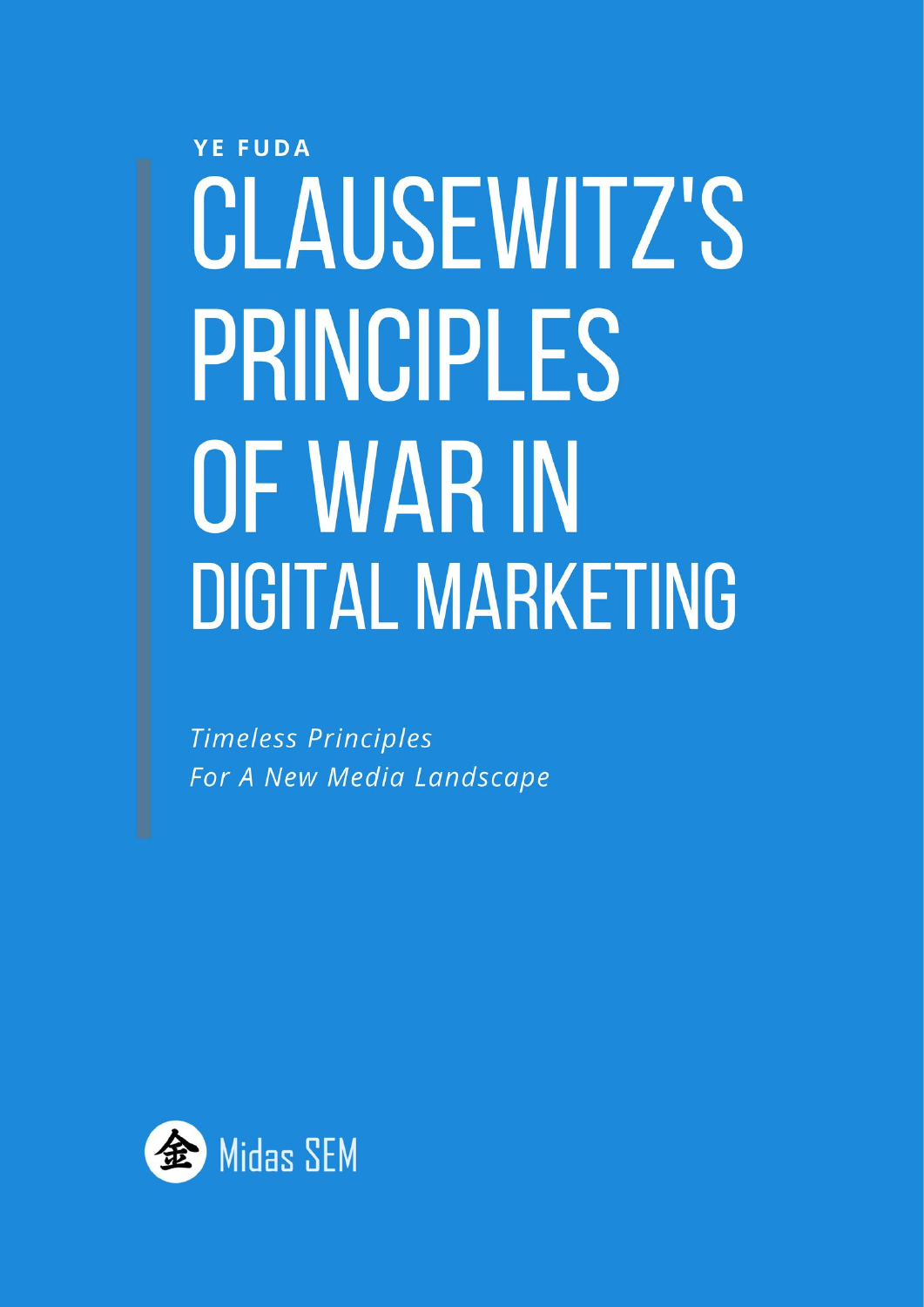#### 1. Introduction | Einführung

1. Introduction | Einführung<br>Carl Von Clausewitz was a Prussian general who lived roughly<br>years ago, from 1780 to 1831. Regarded as the father of west Carl Von Clausewitz was a Prussian general who lived roughly 200 years ago, from 1780 to 1831. Regarded as the father of western military strategy, his principles of war have influenced the doctrine of many nations including, United States, Britain and Singapore.



Source[: commons.wikimedia.org](https://commons.wikimedia.org/wiki/Carl_von_Clausewitz#/media/File:Clausewitz.jpg)

between the 2. In both military and digital marketing campaigns,<br>there is a clear campaign objective, timeframe and resources. While<br>there are risks involved in both military and digital marketing<br>campaigns, fortunately, i The reason that we're considering how principles of war can be applied to digital marketing is because there are some similarities between the 2. In both military and digital marketing campaigns, there is a clear campaign objective, timeframe and resources. While there are risks involved in both military and digital marketing campaigns, fortunately, it's unlikely that lives are at stake in digital marketing campaigns. Since the principles of war have been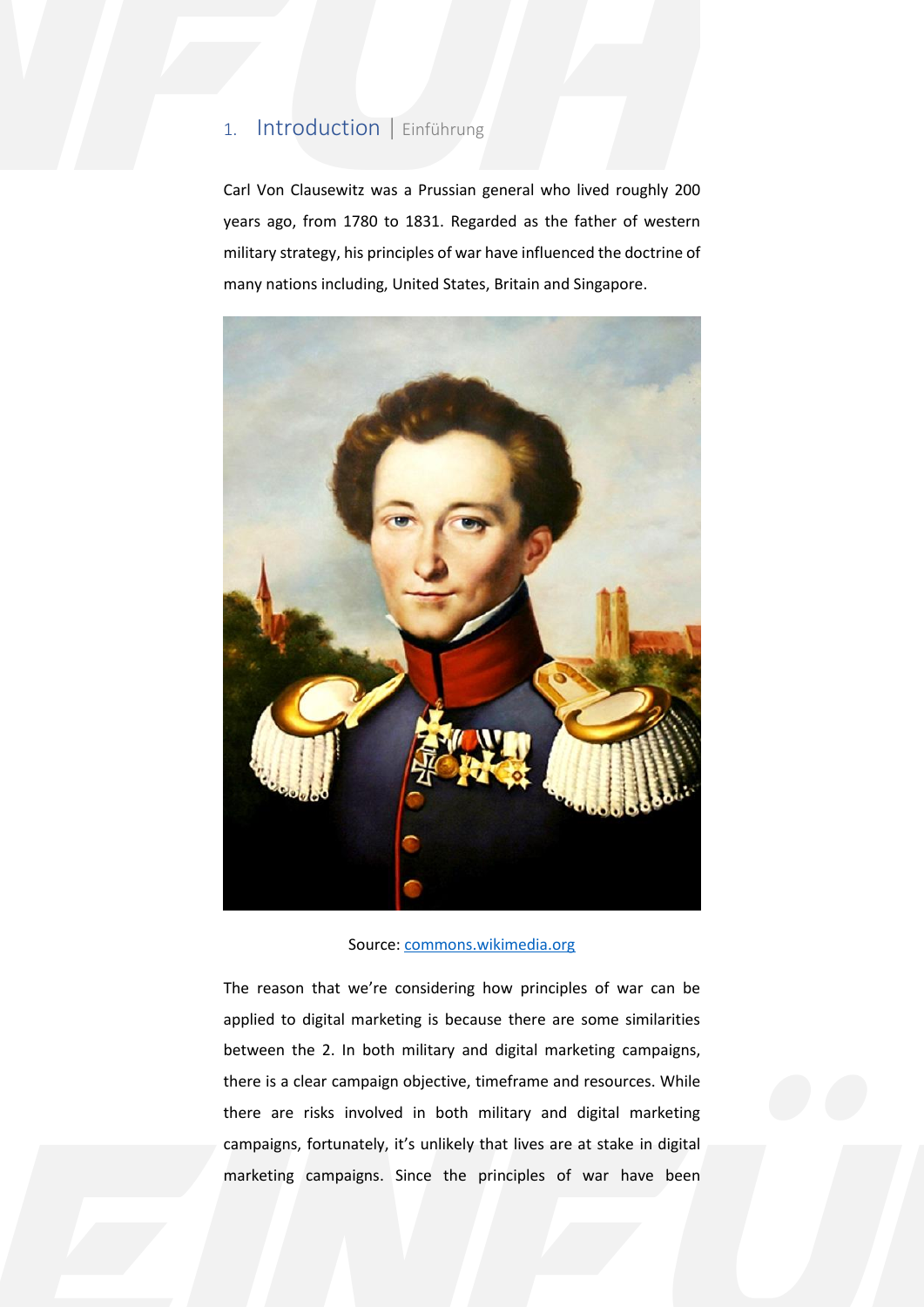established, practiced and refined for almost 200 years, there are lessons and wisdom that we can draw from and apply to our new media landscape that has been around for only 20 years.

Frow a campaigns can be applied to digital marketing campagns.<br>
These 2 principles are considered to be dialectic as the second<br>
principle seems to contradict the first principle. However, when<br>
applied simultaneously, the In this whitepaper, we will examine how 2 of these dialectic principles for war campaigns can be applied to digital marketing campaigns. These 2 principles are considered to be dialectic as the second principle seems to contradict the first principle. However, when applied simultaneously, these 2 principles enable us to optimize our campaigns and achieve the greatest benefit at the lowest cost.

#### 2. Concentration of Force | Konzentration von Gewalt

One of Clausewitz's principles is the concentration of force and this involves concentrating military forces in a specific time and place to achieve the intended results. In the same way, resources for your digital marketing campaigns can be concentrated in a specific time and place to achieve the intended results.

#### Concentration in Time and Place

achieve the intended results. In the same way, resources for your<br>digital marketing campaigns can be concentrated in a specific time<br>and place to achieve the intended results.<br>Concentration in Time and Place<br>If your compan If your company is planning for a product launch in several countries, we can focus your advertising efforts in each country over a short campaign period. Focusing your campaign over a short period would allow your brand to be exposed to your target audience more frequently than if you stretched out your campaign over long period.

to arive increase in consumer brand awareness. L<br>Digital Brand Effect revealed awareness and intervery additional exposure. For digital marketing<br>effective, it is crucial that your target audience is s<br>to your advertising A study by Nielsen in Australia showed that 22% of digital ads failed to drive increase in consumer brand awareness. Data from Nielsen's Digital Brand Effect revealed awareness and intent increased with every additional exposure. For digital marketing campaigns to be effective, it is crucial that your target audience is sufficiently exposed to your advertising message. Narrowing down on your geographic locations and focusing on a shorter campaign period can help to increase the number of exposures to achieve a significant increase in brand awareness and intent with your target audience.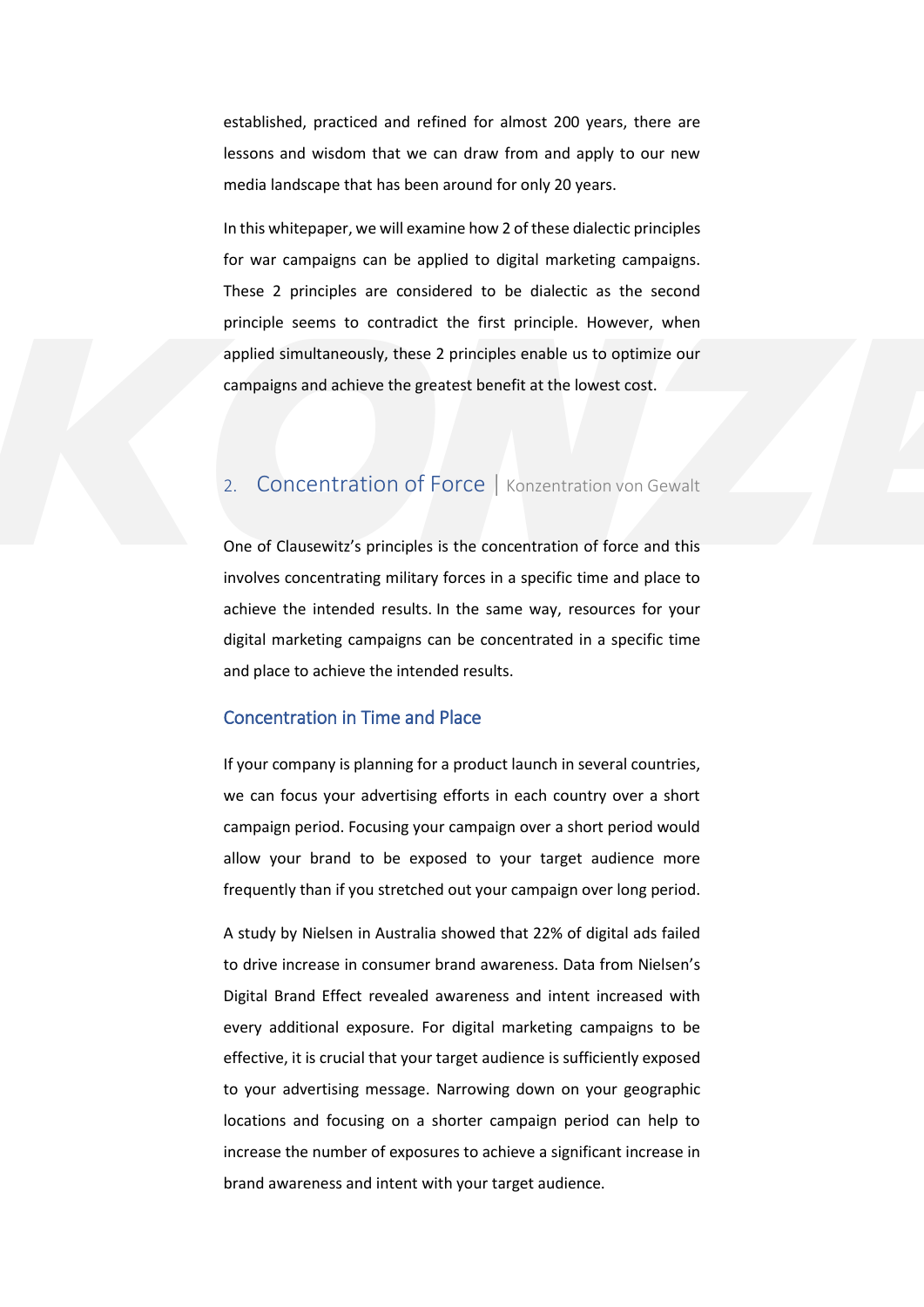#### AD AWARENESS AND INTENT INCREASES WITH MORE EXPOSURE



Source: [Nielsen](https://www.nielsen.com/au/en/insights/news/2017/how-frequency-of-exposure-can-maximise-the-resonance-of-your-digital-campaigns.html)

This approach of concentrating your ad exposure within a short period of time is highly effective if your business experiences seasonality. Just prior to the buying season, you can heighten the ad exposure to increase awareness and encourage more buyers to purchase your products and services.

#### Concentration in Target Audience

want to target your YouTube ads at in-market audiences who are<br>looking to buy watches. Limiting the number of times any given user<br>can be shown your ad to 5 times daily, these are the estimates for a<br>possible month-long Yo Another way to concentrate your digital marketing efforts is to focus on a narrow target audience. For example, if you want to increase brand awareness for your luxury watches in Florida, USA, you will want to target your YouTube ads at in-market audiences who are looking to buy watches. Limiting the number of times any given user can be shown your ad to 5 times daily, these are the estimates for a possible month-long YouTube campaign:

 $|n|$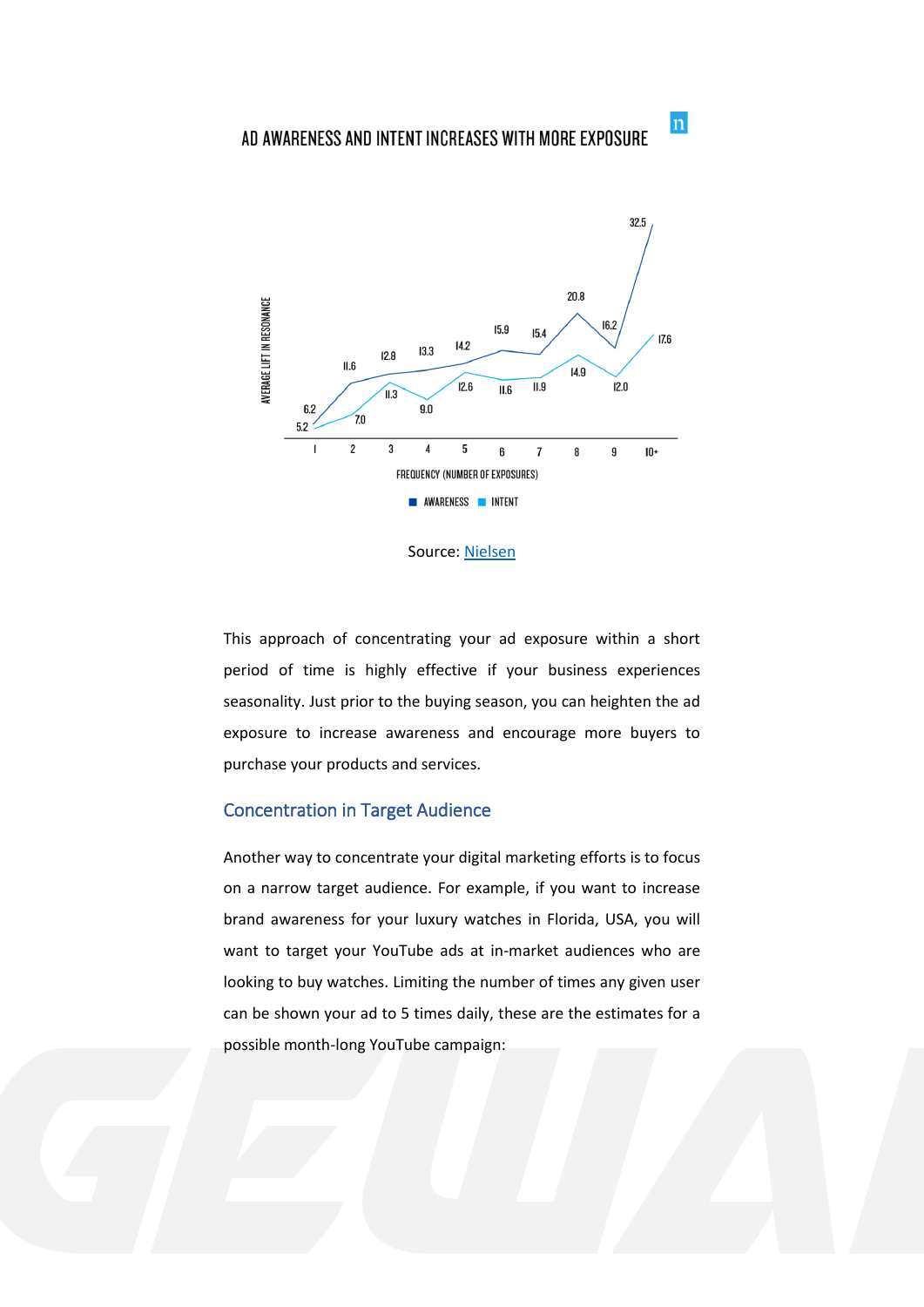| <b>Campaign estimates</b>                                                                        |  |  |
|--------------------------------------------------------------------------------------------------|--|--|
| Your estimated performance 2                                                                     |  |  |
| Based on your campaign budget of<br>SGD10,000.00, bid of SGD0.10, and other<br>campaign settings |  |  |
| Views<br>Impressions<br>$160K - 520K$<br>$550K - 1.5M$                                           |  |  |
| Average CPV<br>SGD0.02 - SGD0.04                                                                 |  |  |
| Available impressions ②                                                                          |  |  |
| Based on your campaign settings but not<br>your budget or bid                                    |  |  |
| <b>Impressions</b><br>13M                                                                        |  |  |
|                                                                                                  |  |  |
| From the estimates, you can see that there are 13 million available                              |  |  |
| impressions in 1 month and your budget only allows you to achieve                                |  |  |
| 1.5 million impressions. This may mean that each person in your                                  |  |  |

impressions in 1 month and your budget only allows you to achieve 1.5 million impressions. This may mean that each person in your audience may be exposed to your ad less frequently. However, if we know from your past sales data that most of your watch buyers are males aged 35 to 54 and are high income earners, we are able to narrow down your targeting. Keeping all other variables constant, this would be the campaign estimates:

### **Campaign estimates** Your estimated performance 2 Based on your campaign budget of SGD10,000.00, bid of SGD0.10, and other campaign settings Views Impressions  $29K - 140K$  $120K - 530K$ Average CPV SGD0.04 - SGD0.08 Available impressions 2 Based on your campaign settings but not your budget or bid<br>
Impressions<br>
SBOK<br>
SON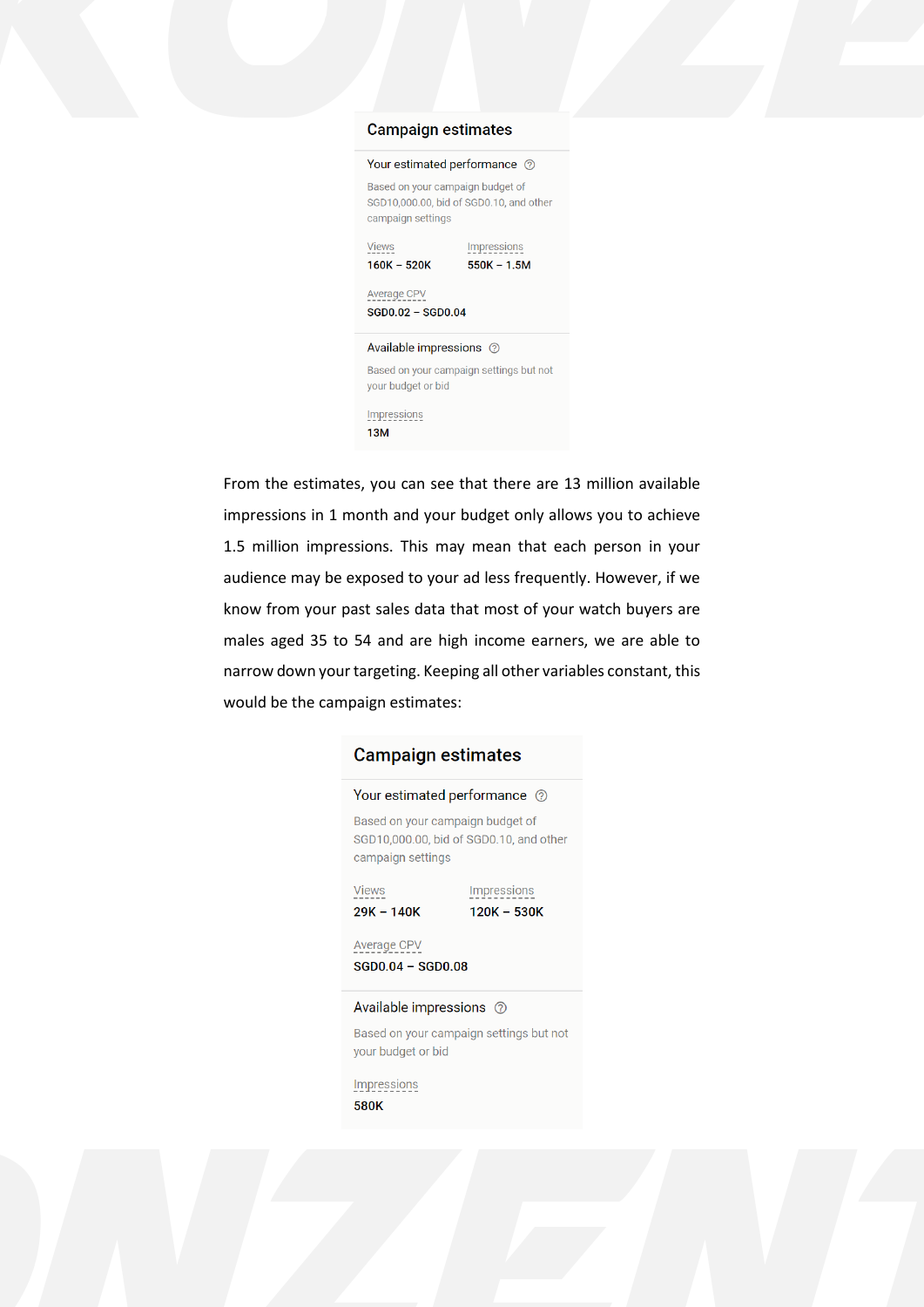Based on the estimates, we would be more likely to achieve most of<br>the available ad impressions. In other words, your targeted audience<br>will be more likely to see your ad more frequently and there would<br>be an effective inc Based on the estimates, we would be more likely to achieve most of the available ad impressions. In other words, your targeted audience will be more likely to see your ad more frequently and there would be an effective increase in brand awareness and intent.

#### 3. Economy of Effort | Wirtschaftlichkeit

The second principle that we'll examine is economy of effort which is based on Clausewitz's approach to warfare. It is the principle of using military forces effectively with minimal redundancies. Since concentration of force involves maximising forces, it is the opposite of economy of effort. These 2 principles keep us in balance.

#### Increase Economies by Using Remarketing

concentration of force involves maximising forces, it is the opposite<br>of economy of effort. These 2 principles keep us in balance.<br>Increase Economies by Using Remarketing<br>In digital marketing, we need to channel our resour In digital marketing, we need to channel our resources to each media outlet while minimizing redundant advertising expenditure. For example, one of our clients was promoting a product launch in several countries in Asia. As the consumer electronics product was sold through major retailers, the objective of the campaign was to raise awareness for the product so that interested customers could purchase it through the retailers. We concentrated our resources in each geographic location at a time and maximised our exposure to our target audience using YouTube and Google Display Advertisements.

our target audience<br>Advertisements.<br>To break it down, we s<br>were interested in the r<br>chose to watch the ad<br>YouTube ad was shown<br>Display Advertisements<br>ensured that our se<br>Advertisements were sh<br>the product. This way<br>spendin to these viewers of the YouTube ad. This<br>cond YouTube ad and Google Display<br>wwn to people who were more interested in<br>we minimised wastages as we avoided<br>wing our ads to people who were less To break it down, we showed our first YouTube ad to people who were interested in the manufacturer's product. For the viewers who chose to watch the ad instead of skipping it, a sequel of the first YouTube ad was shown to them. In addition, we also showed Google Display Advertisements to these viewers of the YouTube ad. This ensured that our second YouTube ad and Google Display Advertisements were shown to people who were more interested in the product. This way, we minimised wastages as we avoided spending money in showing our ads to people who were less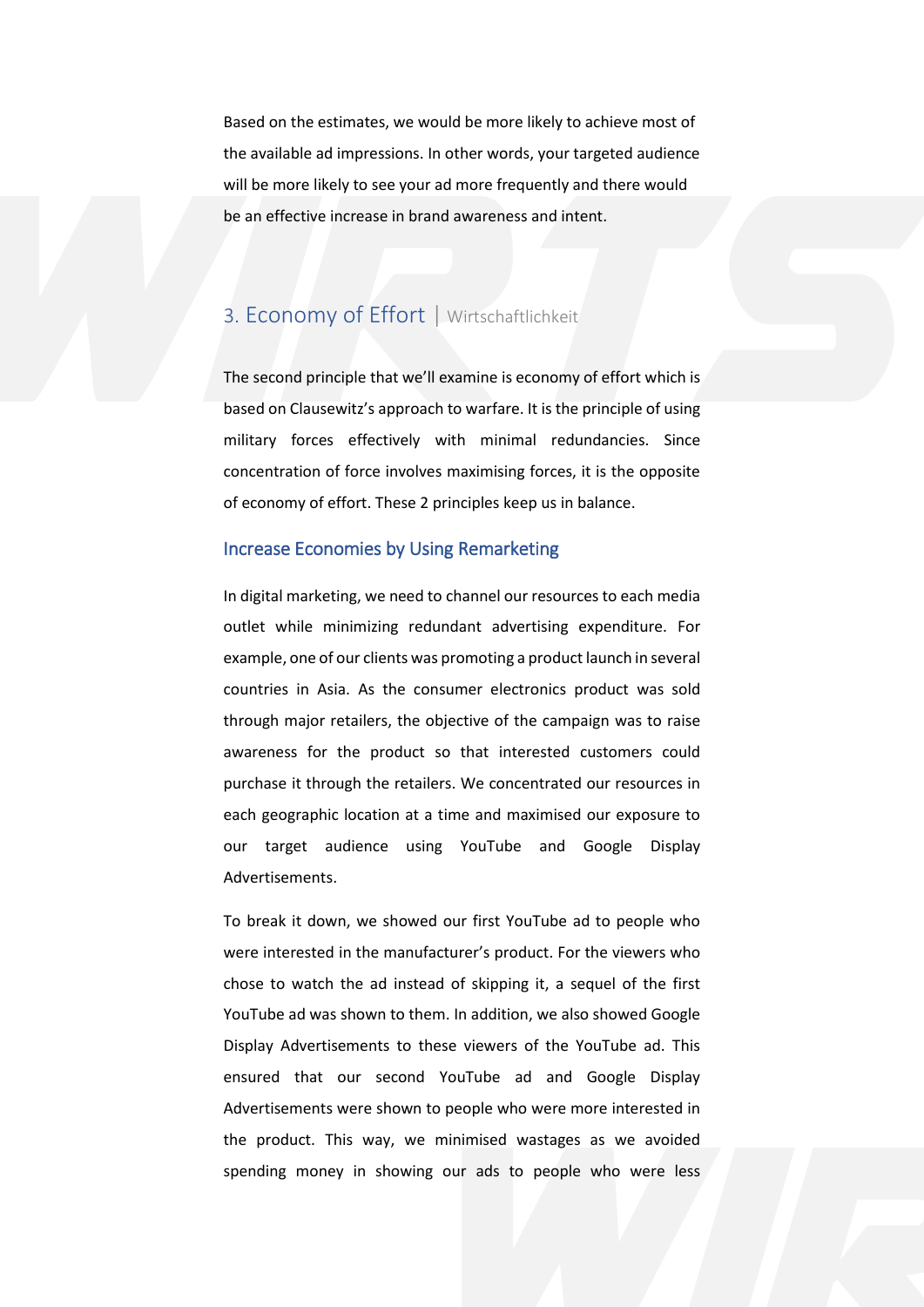interested in the product. Our ads we<br>shown some interest in the product a<br>a purchase.<br>Increase Economies by Using Ge interested in the product. Our ads were displayed to people who have shown some interest in the product and they are more likely to make a purchase.

#### Increase Economies by Using Geographic Targeting

Another way to reduce redundancies is to ensure that your advertisements are showing in the locations that you are targeting. For instance, we have a business contact who is in the videography industry and he created a Google advertising campaign on his own. Subsequently, he requested for some advice. Upon examining his advertising account, we noticed this:

| Location                       | <b>Bid</b><br>adj.<br> ? | Added/Excluded ? | Cost $?$ $\downarrow$ | Clicks <sup>?</sup> | $Impr.$ ? |
|--------------------------------|--------------------------|------------------|-----------------------|---------------------|-----------|
| Singapore                      |                          | <b>Added</b>     | SGD 1,516.87          | 650                 | 35,056    |
| India                          |                          | <b>None</b>      | <b>SGD 94.56</b>      | 121                 | 2,085     |
| Malaysia                       |                          | <b>None</b>      | <b>SGD 48.71</b>      | 26                  | 1,102     |
| <b>United</b><br><b>States</b> |                          | <b>None</b>      | <b>SGD 41.03</b>      | 8                   | 365       |
| Philippines                    |                          | <b>None</b>      | <b>SGD 26.73</b>      | 14                  | 507       |
| Australia                      |                          | <b>None</b>      | <b>SGD 25.38</b>      | 8                   | 230       |
| Indonesia                      |                          | <b>None</b>      | <b>SGD 21.70</b>      | 42                  | 2,805     |
| <b>United</b><br>Kingdom       |                          | <b>None</b>      | <b>SGD 11.41</b>      | $\overline{2}$      | 387       |
| Saudi Arabia                   |                          | <b>None</b>      | <b>SGD 9.87</b>       | 3                   | 18        |
| <b>Thailand</b>                |                          | <b>None</b>      | <b>SGD 8.82</b>       | 8                   | 202       |
| Canada                         |                          | <b>None</b>      | <b>SGD 8.68</b>       | $\overline{2}$      | 70        |
| <b>Taiwan</b>                  |                          | <b>None</b>      | <b>SGD 7.29</b>       | 3                   | 47        |

He had added Singapore as his only location targeted. However, his<br>default settings allowed his advertisements to be shown in other<br>countries and this amounted to 24% of his total advertising spend. In<br>other words, the mor He had added Singapore as his only location targeted. However, his default settings allowed his advertisements to be shown in other countries and this amounted to 24% of his total advertising spend. In other words, the more he spent advertising, the more he would waste because of his campaign settings. To reduce redundancies, it is crucial to engage an expert who knows how to avoid these redundancies and maximise the profitability of your digital marketing campaigns.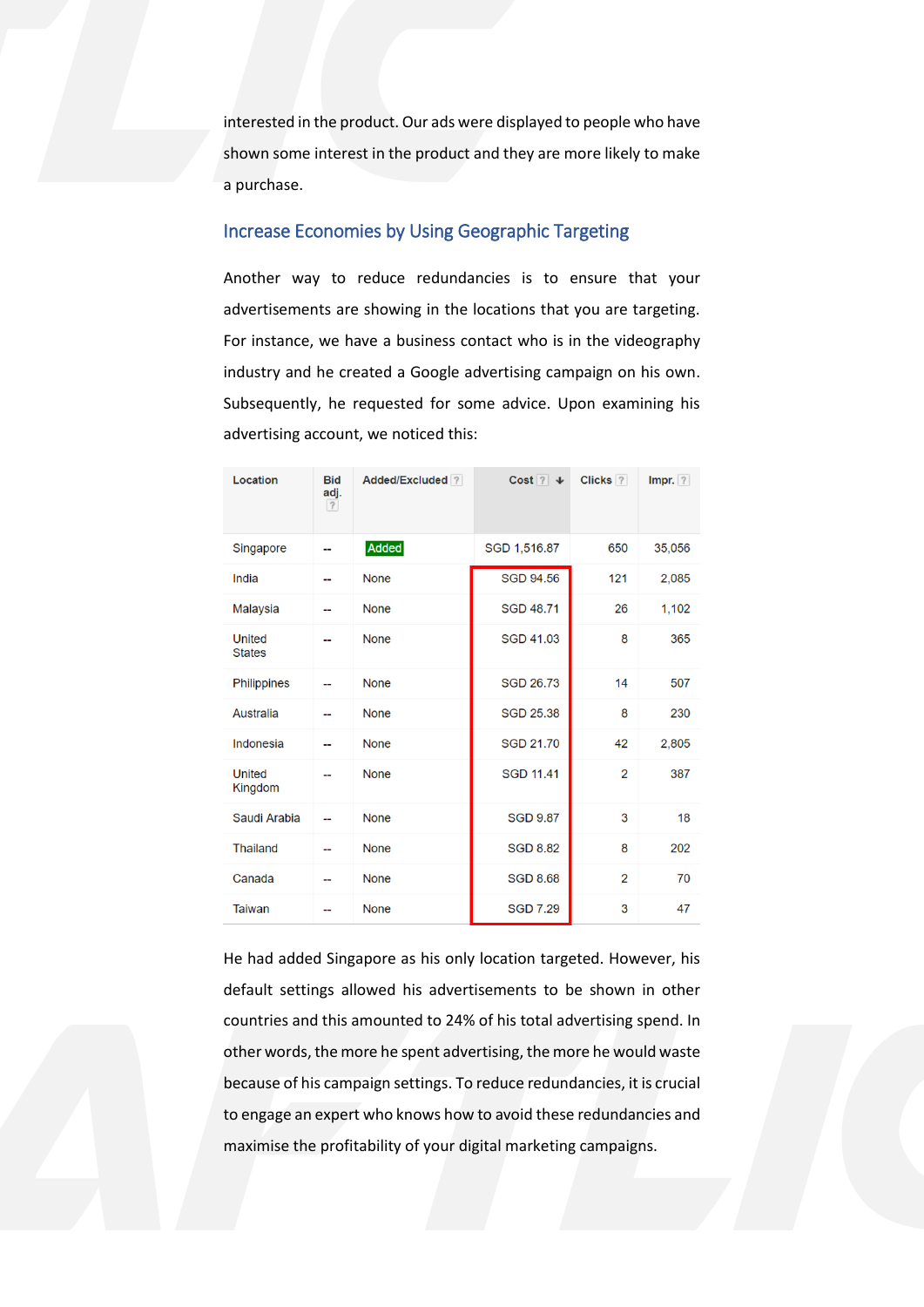#### Increase Economies by Using Keyword Exclusions

Increase Economies by Using Keyword Exclusions<br>For search advertising campaigns, one important way to reduce<br>wastages is to target relevant keywords and exclude irrelevant ones.<br>We had a client who distributes Point Of Sal For search advertising campaigns, one important way to reduce wastages is to target relevant keywords and exclude irrelevant ones. We had a client who distributes Point Of Sales (POS) systems. They were already advertising before engaging our services. From the original campaign data, we can see that they were spending money on irrelevant keywords such as "retail", "saloon equipment Singapore" and "inventory management software".

| point of sales singapore          | SGD70.75 |
|-----------------------------------|----------|
| retail                            | SGD62.57 |
| pos system price                  | SGD35.86 |
| salon equipment singapore         | SGD14.85 |
| inventory management software     | SGD14.73 |
| pos tki singapore                 | SGD14.65 |
| software for inventory tracking   | SGD14.54 |
| hairdressing courses in singapore | SGD14.30 |

Similarly, we had another client who was already running search advertisements when they contacted us. We found that they were wasting money showing their advertisements for keywords like "soundproofing Singapore" and "sound proof room Singapore" when they were suppliers of noise barriers for outdoor construction work rather than for indoor sound proofing. Based on this information, we were able to reduce the wastages and stopped their ads from showing for interior soundproofing keywords.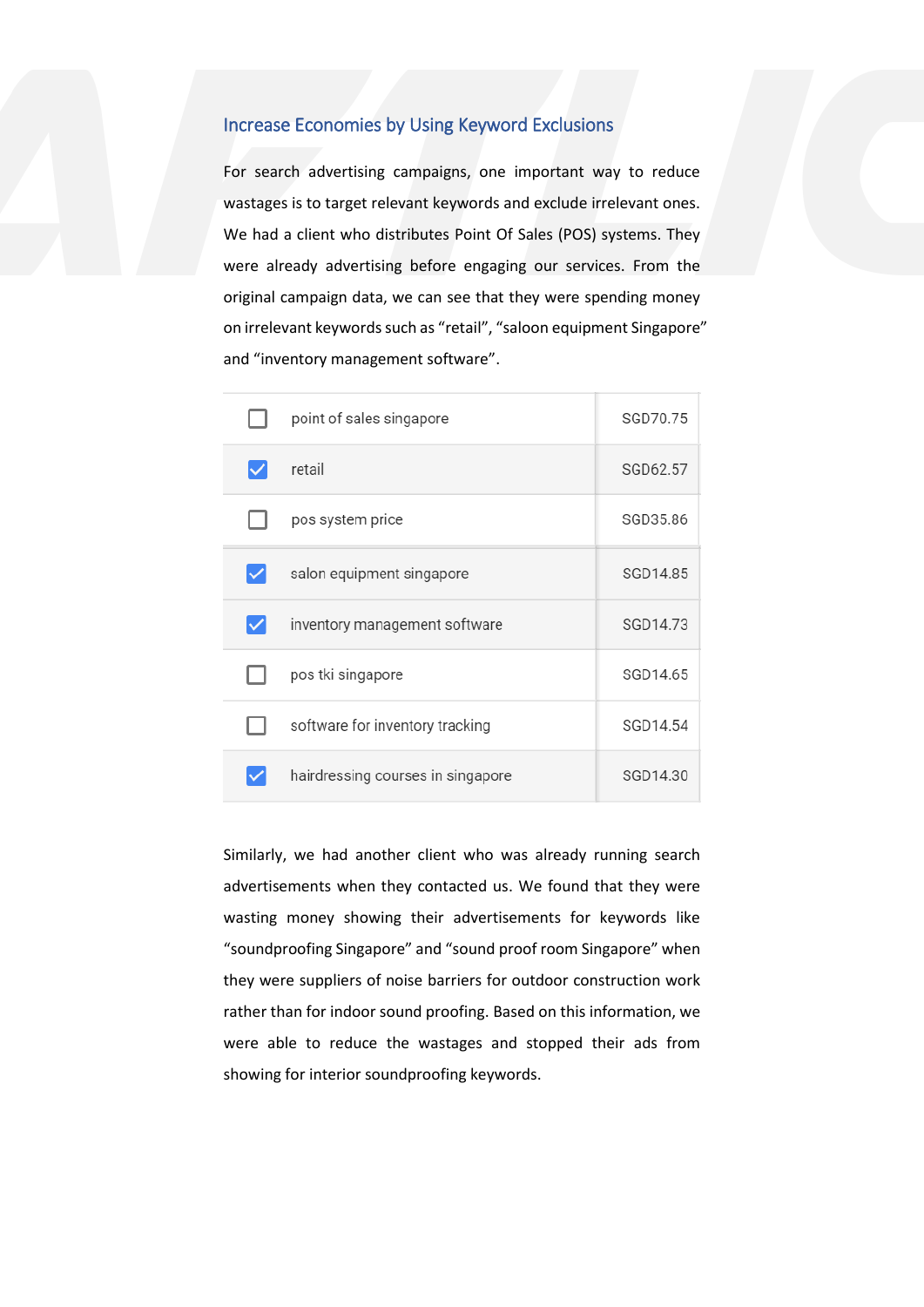| soundproofing singapore    | SGD14.49 |
|----------------------------|----------|
| acoustic foam singapore    | SGD13.34 |
| noise barrier singapore    | SGD8.76  |
| sound proof room singapore | SGD6.60  |

#### Increase Economies by Implementing Ecommerce Conversion Tracking

is crucial for you to implement<br>
Solution to implement<br>
For example, one of our clients is an<br>
sted ecommerce conversion tracking<br>
persion tracking, we were able to have<br>
nerated from our digital marketing<br>
ws the revenue For ecommerce campaigns, it is crucial for you to implement ecommerce conversion tracking. This would enable you to reduce wastages and maximize profits. For example, one of our clients is an online retailer and we implemented ecommerce conversion tracking for them. With ecommerce conversion tracking, we were able to have the data about the revenue generated from our digital marketing campaigns. The table below shows the revenue generated from some of our keywords.

| 3,502.58 252,653.62<br><u> 1989 - John Barn Barn, mars a</u><br>the company's company's property<br>3,042.45 220,658.00 30.13<br>143.36 9,339.20<br>the control of the control of the con-<br>100.99 6,663.19 25.65<br>the control of the control of the con-<br>53.28 4,170.90 19.30<br>44.41 3,233.08<br>the contract of the contract of the contract of the contract of the contract of |
|--------------------------------------------------------------------------------------------------------------------------------------------------------------------------------------------------------------------------------------------------------------------------------------------------------------------------------------------------------------------------------------------|
|                                                                                                                                                                                                                                                                                                                                                                                            |
|                                                                                                                                                                                                                                                                                                                                                                                            |
|                                                                                                                                                                                                                                                                                                                                                                                            |
|                                                                                                                                                                                                                                                                                                                                                                                            |
|                                                                                                                                                                                                                                                                                                                                                                                            |
|                                                                                                                                                                                                                                                                                                                                                                                            |
| 41.37 3,225.59 14.92                                                                                                                                                                                                                                                                                                                                                                       |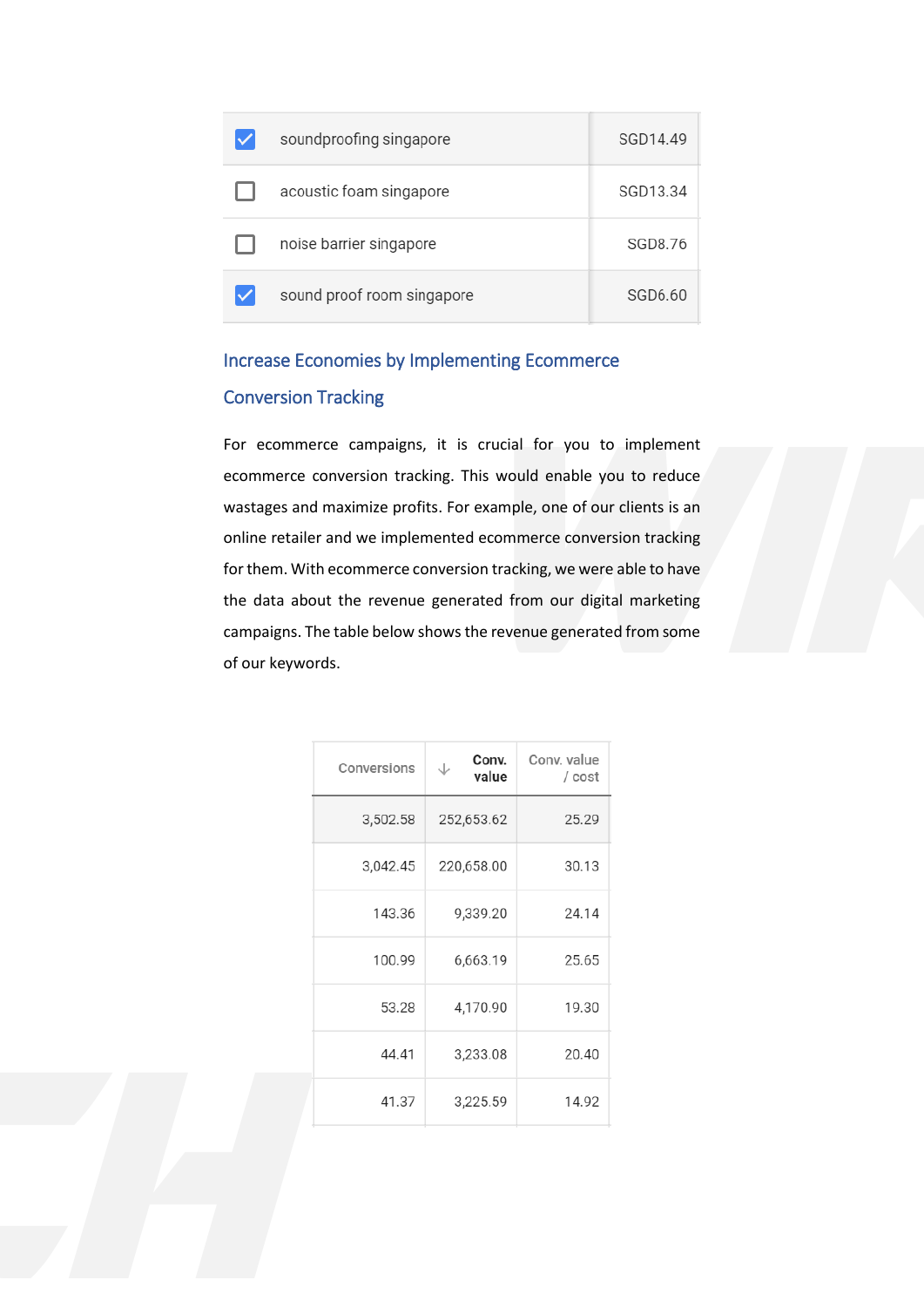"Conversions" refers to the number of sales that were generated from the keyword. "Conversion value" is the amount of revenue generated from the keyword and "Conv. value / cost" refers to the amount of revenue generated per dollar spent on the keyword.

From the table, you can tell that we were generating as much as S\$252,653.62 of revenue from our keywords and the revenue was 25.29 times of our advertising expenditure. Using the ecommerce conversion tracking data, we were able to reduce our advertising wastages and maximise the revenue from our digital advertising by removing keywords that had a low "Conv. value / cost".

#### Increase Economies by Scaling Up

25.29 times of our advertising expenditure. Using the ecommerce<br>conversion tracking data, we were able to reduce our advertising<br>wastages and maximise the revenue from our digital advertising by<br>removing keywords that had Furthermore, when the digital marketing campaign is profitable, the campaign can be scaled up. For example, if the campaign is generating 5 times more revenue than the cost of the advertising campaign, then it might be possible to increase the ad budget to increase the amount of revenue that is generated from the campaign. Depending on the physical limitations of your business, it might also be possible for the campaign to be replicated in other geographic locations to increase the revenues generated.

#### 4. Final Thoughts| Abschließende Gedanken

be possible for the campaign to be replicated in other geographic<br>locations to increase the revenues generated.<br>4. Final Thoughts | Abschließende Gedanken<br>Achieving dominance in the battlefield of digital marketing require Achieving dominance in the battlefield of digital marketing requires the wisdom of Carl Von Clausewitz to balance the concentration of force and the economy of effort. These principles of war have been established and applied for almost 200 years and they contain wisdom to guide you in our digital marketing landscape that has emerged over the last 20 years.

We recommend concentrating your resources on specific targets to achieve critical mass within the specific target while at the same time, reduce redundancies to maximize your returns from your digital marketing campaigns.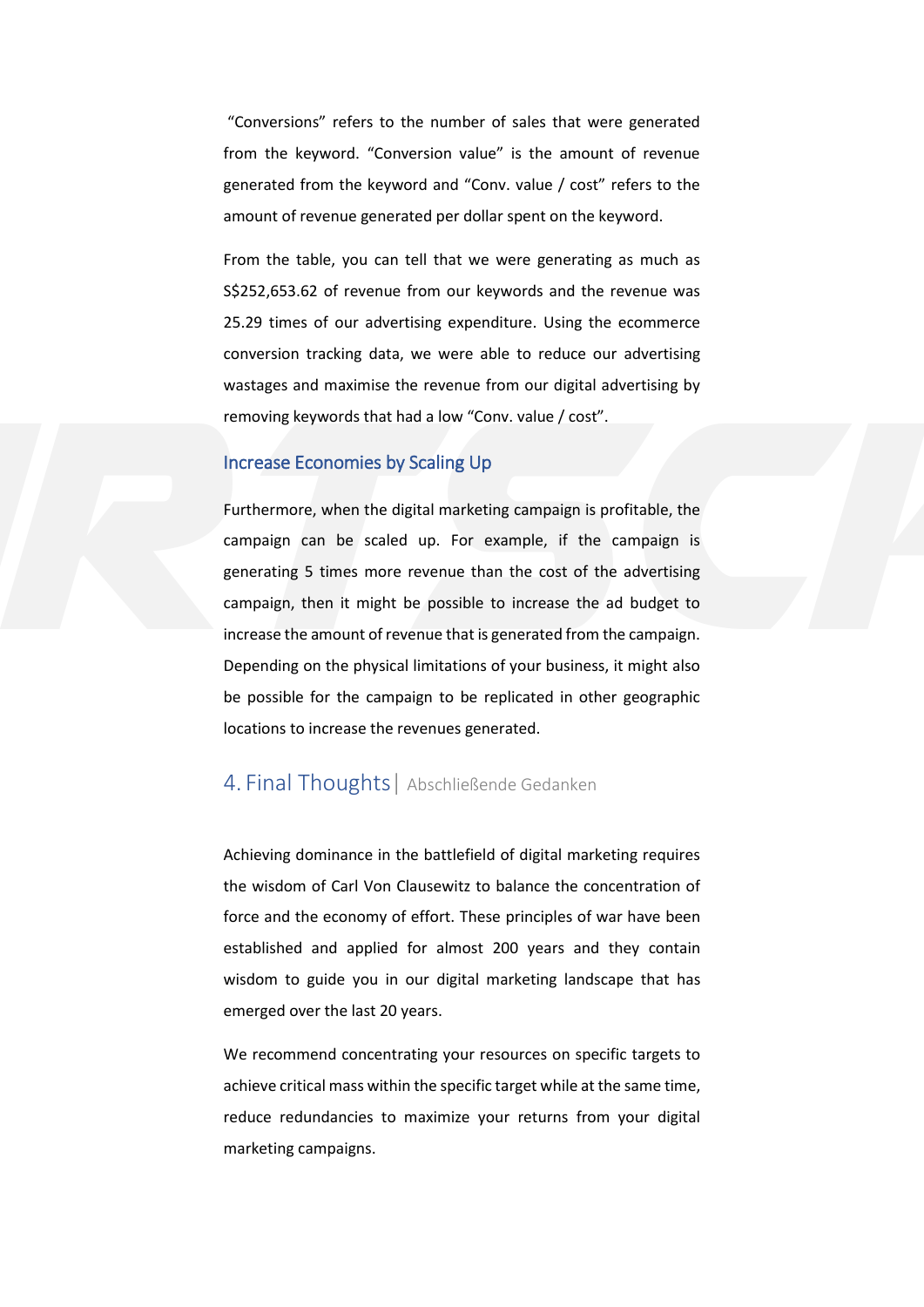Your efforts can be concentrated in a specific time and space or you can also narrow down on your target audience. To increase economies, you can use remarketing to display your advertisements to audiences who have shown some interest in your product or service. You can also use geographic targeting correctly, use keyword exclusions and use ecommerce conversion tracking where possible.

to increase your revenues even further. You can also replicate the<br>campaign strategy in other similar geographic locations that is<br>possible for your business. In this way, your digital marketing<br>campaigns will be sustainab When your digital marketing campaign is profitable, you can scale up the campaign by re-investing some of the returns into the campaign to increase your revenues even further. You can also replicate the campaign strategy in other similar geographic locations that is possible for your business. In this way, your digital marketing campaigns will be sustainably profitable and you can achieve dominance in each market using the wisdom of Carl Von Clausewitz in digital marketing.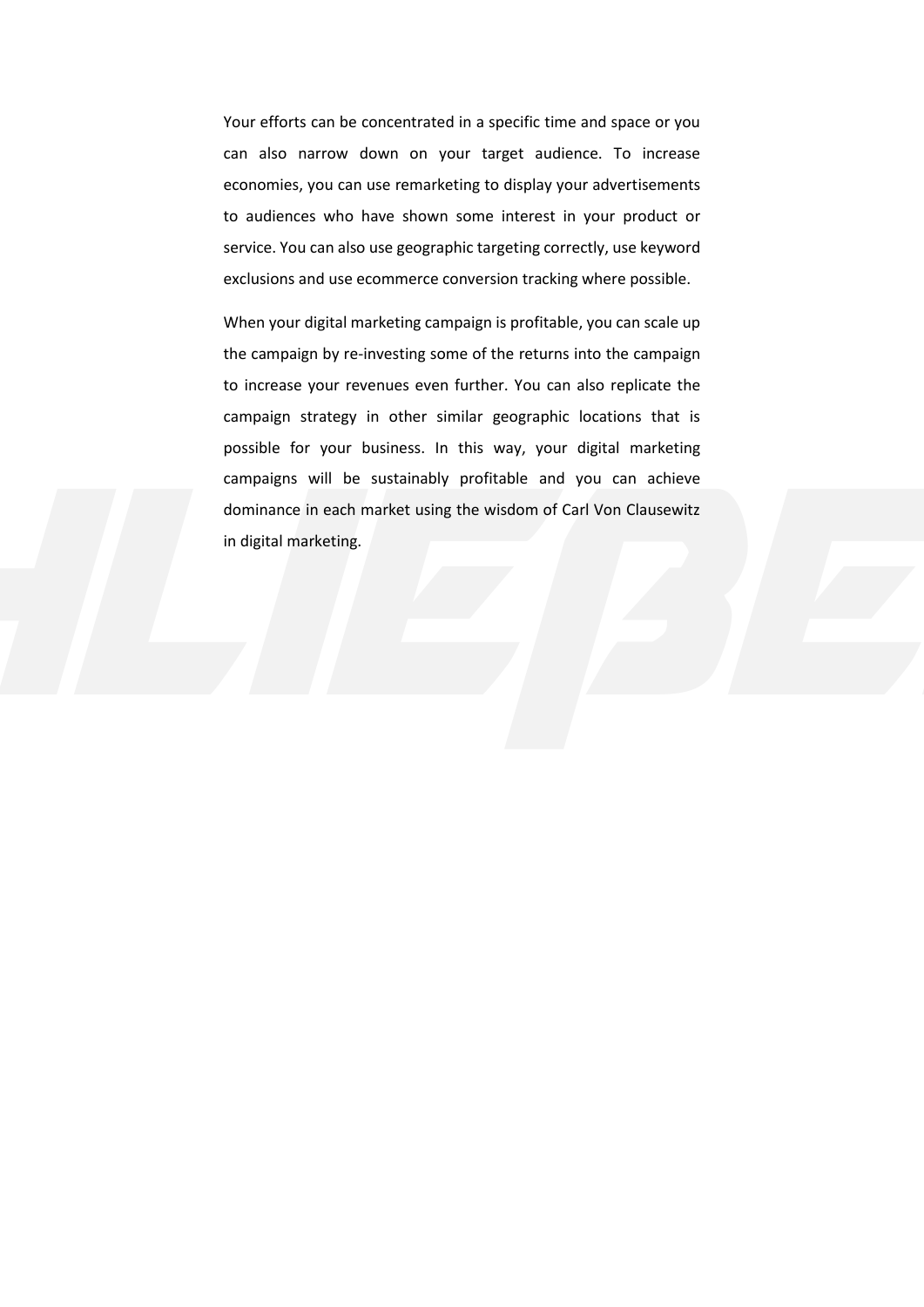#### References| Verweise

- 1. Carl Von Clausewitz (1942). Principles Of War Translated And Edited By Hans W. Gatzke. Retrieved 3 November 2018, from Clausewitz.com: <https://www.clausewitz.com/mobile/principlesofwar.htm>
- 2. Carl Von Clausewitz (1976). *On War: Translation Of: Vom Kriege*. Princeton University Press.
- 3. Wikipedia (2018). Principles Of War. Retrieved 5 November 2018, from Wikipedia: https://en.wikipedia.org/wiki/Principles\_of\_war
- 4. Wikipedia (2018). Fog Of War. Retrieved 12 November 2018, from Wikipedia: https://en.wikipedia.org/wiki/Fog\_of\_war
- 3. Wikipedia (2018). Principles Of War. Retrieved 5 Novemb[er](https://en.wikipedia.org/wiki/Principles_of_war)<br>2018, from Wikipedia.org/[w](https://www.thayerleaderdevelopment.com/blog/2017/leadership-and-the-principles-of-war-applied-to-business)iki/Principles of war<br>https://en.wikipedia.org/wiki/Principles of war<br>4. Wikipedia: <u>https://en.wikipedia.org/wiki/Fog</u> of war<br>5. Thaye 5. Thayer Leader Development Group (2017). Leadership And The Principles Of War Applied To Business: Two Sides Of The Same Coin. Retrieved 22 November 2018, from TLDG At West Point:

https://www.thayerleaderdevelopment.com/blog/2017/lea [dership-and-the-principles-of-war-applied-to-business](https://www.thayerleaderdevelopment.com/blog/2017/leadership-and-the-principles-of-war-applied-to-business)

- 6. Gabrijela Okadar (2017). How The Frequency Of Exposure Can Maximise The Resonance Of Your Digital Campaigns. Retrieved 2 January 2019, from Nielsen: [https://www.nielsen.com/au/en/insights/news/2017/how](https://www.nielsen.com/au/en/insights/news/2017/how-frequency-of-exposure-can-maximise-the-resonance-of-your-digital-campaigns.html)[frequency-of-exposure-can-maximise-the-resonance-of](https://www.nielsen.com/au/en/insights/news/2017/how-frequency-of-exposure-can-maximise-the-resonance-of-your-digital-campaigns.html)[your-digital-campaigns.html](https://www.nielsen.com/au/en/insights/news/2017/how-frequency-of-exposure-can-maximise-the-resonance-of-your-digital-campaigns.html)
- 7. David Rothwell (2014). *The AdWords Bible For eCommerce: Stop Counting Clicks, Start Making Money.* CreateSpace Independent Publishing Platform.